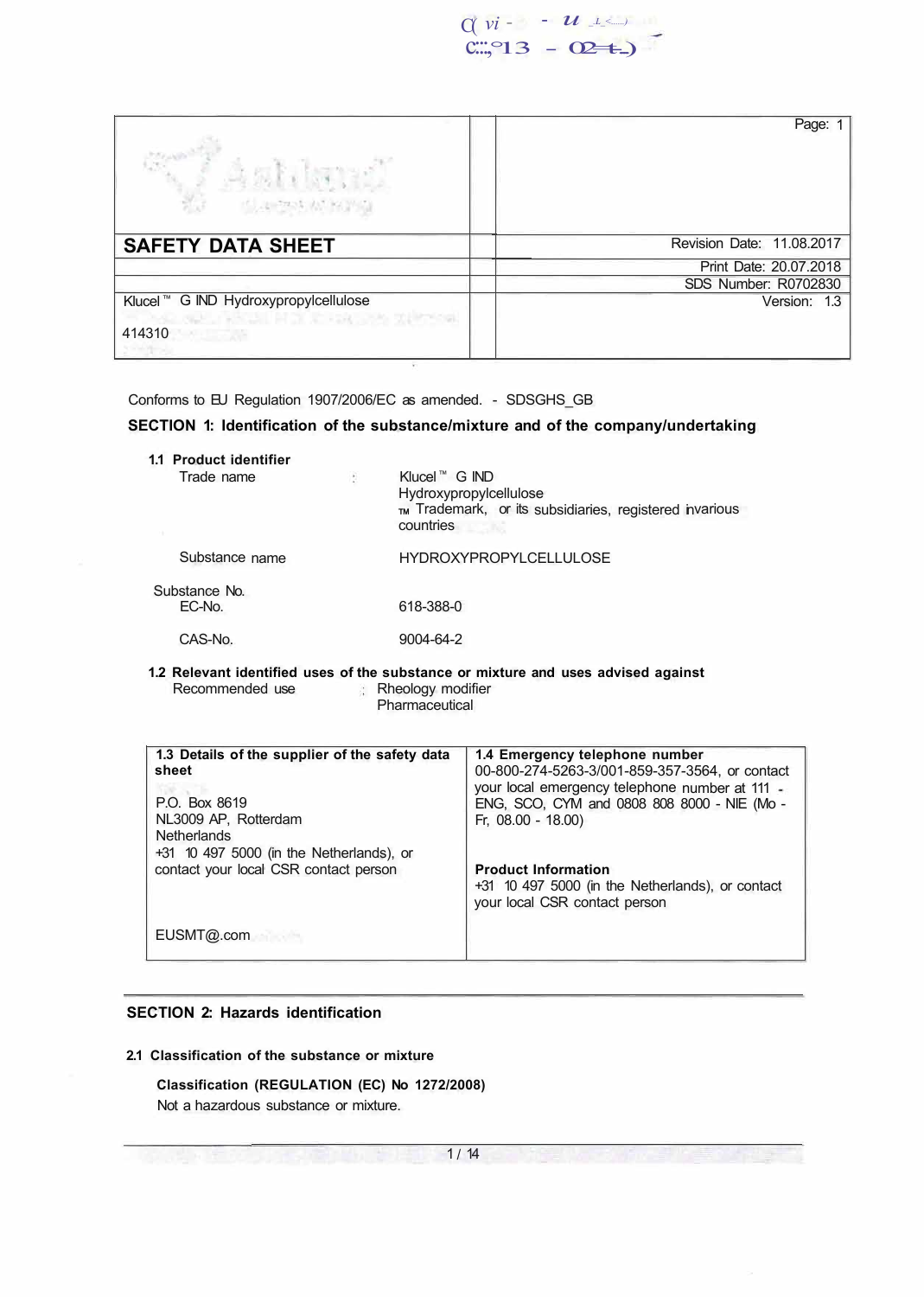| DENUSS RANGE                                                                                                             | Page:2                    |
|--------------------------------------------------------------------------------------------------------------------------|---------------------------|
| <b>SAFETY DATA SHEET</b>                                                                                                 | Revision Date: 11.08.2017 |
|                                                                                                                          | Print Date: 20.07.2018    |
|                                                                                                                          | SDS Number: R0702830      |
| Klucel ™ G IND Hydroxypropylcellulose<br>TM Trademark, or its subsidiaries, registered in<br>various countries<br>414310 | Version: 1.3              |

## **2.2 Label elements**

**Labelling (REGULATION (EC) No 1272/2008)** 

Not a hazardous substance or mixture.

Precautionary statements **Prevention:** 

Keep dusUair mixtures away from ignition sources.

## **2.3 Other hazards**

**Additional advice** 

No information available.

# **SECTION 3: Composition/information on ingredients**

# **3.1 Substances**

| Description     | : Hydroxypropylcellulose |
|-----------------|--------------------------|
| Chemical nature | organic                  |

# **Hazardous components**

No hazardous ingredients

### **SECTION 4: First aid measures**

| 4.1 Description of first aid measures |    |                                                                                                                                                                 |  |
|---------------------------------------|----|-----------------------------------------------------------------------------------------------------------------------------------------------------------------|--|
| General advice                        |    | No hazards which require special first aid measures.                                                                                                            |  |
| If inhaled                            | K. | If breathed in, move person into fresh air.<br>If unconscious, place in recovery position and seek medical<br>advice.<br>If symptoms persist, call a physician. |  |
| In case of skin contact               |    | First aid is not normally required. However, it is<br>recommended that exposed areas be cleaned by washing<br>with soap and water.                              |  |
| In case of eye contact                |    | Remove contact lenses.                                                                                                                                          |  |
|                                       |    | 2114                                                                                                                                                            |  |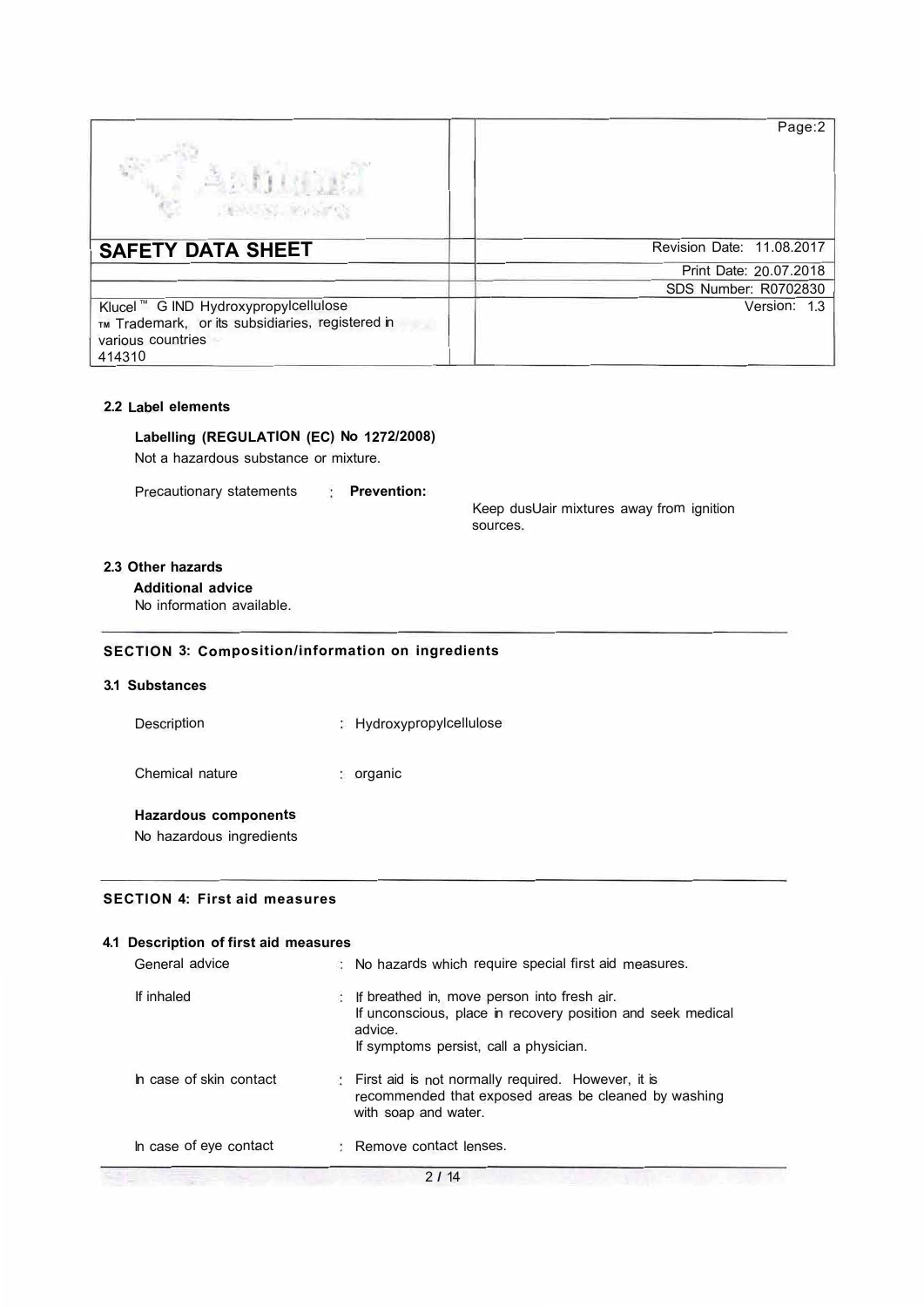| $\mathbf{u}$<br>anna a<br>always solving                                     | Page: 3                   |
|------------------------------------------------------------------------------|---------------------------|
| <b>SAFETY DATA SHEET</b>                                                     | Revision Date: 11.08.2017 |
|                                                                              | Print Date: 20.07.2018    |
|                                                                              | SOS Number: R0702830      |
| Klucel ™ G IND Hydroxypropylcellulose                                        | Version: 1.3              |
| Trademark, or its subsidiaries, registered in<br>various countries<br>414310 |                           |

Protect unharmed eye.

If swallowed Do not give milk or alcoholic beverages. Never give anything by mouth to an unconscious person. If symptoms persist, call a physician.

# **4.2 Most important symptoms and effects, both acute and delayed**

| Symptoms | No symptoms known or expected. |  |
|----------|--------------------------------|--|
|----------|--------------------------------|--|

## **4.3 Indication of any immediate medical attention and special treatment needed**

| Treatment | No hazards which require special first aid measures. |
|-----------|------------------------------------------------------|
|-----------|------------------------------------------------------|

# **SECTION 5: Firefighting measures**

| 5.1 Extinguishing media                                   |                                                                                                                                     |
|-----------------------------------------------------------|-------------------------------------------------------------------------------------------------------------------------------------|
| Suitable extinguishing media                              | : Use extinguishing measures that are appropriate to local<br>circumstances and the surrounding environment.<br>Water spray<br>Foam |
| 5.2 Special hazards arising from the substance or mixture |                                                                                                                                     |
| Specific hazards during<br>firefighting                   | : Organic dusts at sufficient concentration can form explosive<br>mixtures in air.                                                  |
|                                                           | Do not allow run-off from fire fighting to enter drains or water<br>courses.                                                        |
| Hazardous combustion<br>products                          | : carbon dioxide and carbon monoxide                                                                                                |
| 5.3 Advice for firefighters                               |                                                                                                                                     |
| for firefighters                                          | Special protective equipment : h the event of fire, wear self-contained breathing apparatus.                                        |
| Specific extinguishing<br>methods                         | Product is compatible with standard fire-fighting agents.                                                                           |
| Further information                                       | Standard procedure for chemical fires.                                                                                              |

 $3/14$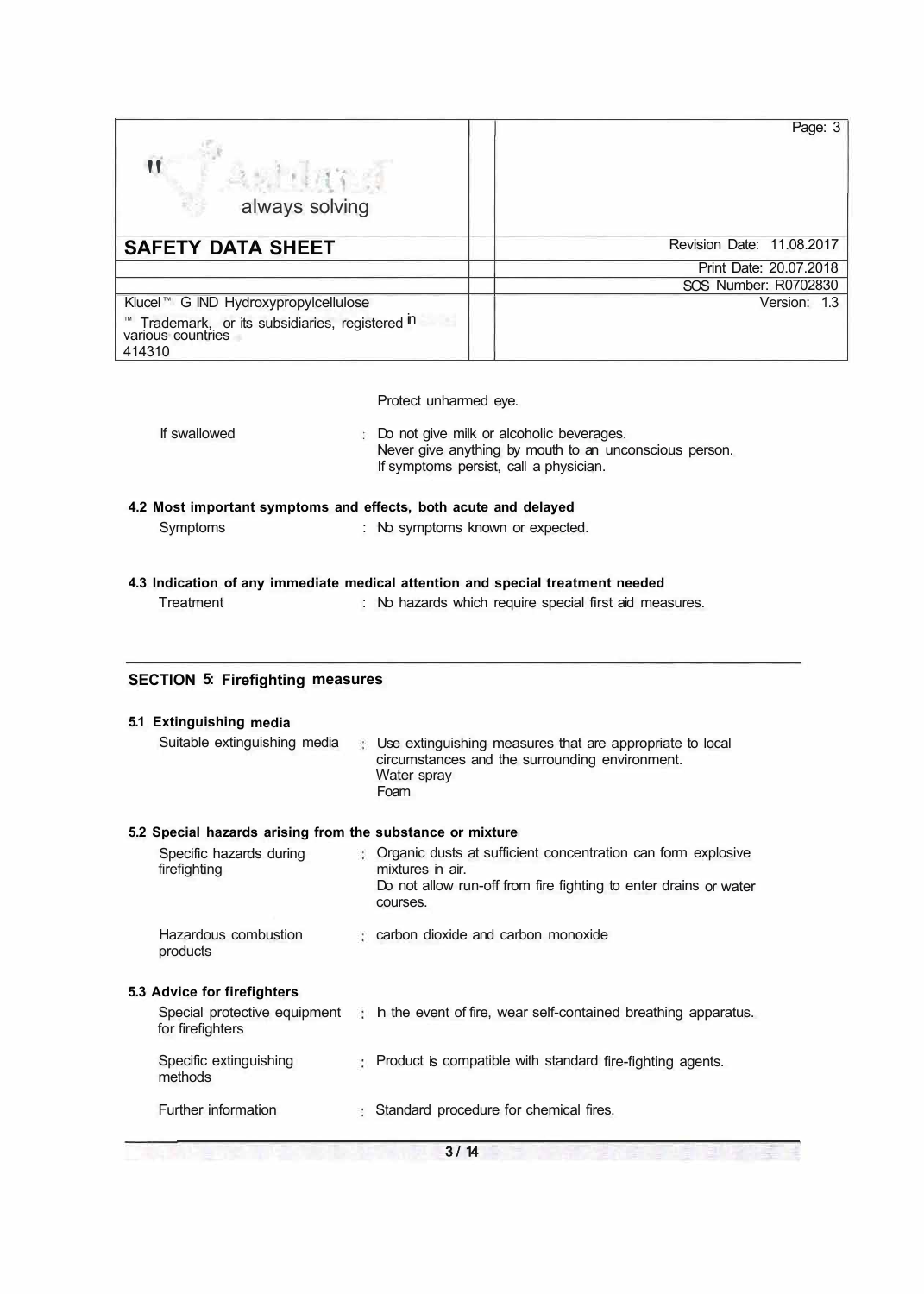| Aahland<br>always solving                                                                                                     | Page:4                    |
|-------------------------------------------------------------------------------------------------------------------------------|---------------------------|
| <b>SAFETY DATA SHEET</b>                                                                                                      | Revision Date: 11.08.2017 |
|                                                                                                                               | Print Date: 20.07.2018    |
|                                                                                                                               | SOS Number: R0702830      |
| Klucel ™ G IND Hydroxypropylcellulose<br>TM Trademark, or its subsidiaries, registered in<br>m<br>various countries<br>414310 | Version: 1.3              |

# **SECTION 6: Accidental release measures**

| Personal precautions                                                                |     | 6.1 Personal precautions, protective equipment and emergency procedures<br>: Avoid dust formation.<br>Avoid breathing dust.<br>Material can create slippery conditions.<br>Persons not wearing protective equipment should be excluded<br>from area of spill until clean-up has been completed.<br>Comply with all applicable federal, state, and local regulations. |
|-------------------------------------------------------------------------------------|-----|----------------------------------------------------------------------------------------------------------------------------------------------------------------------------------------------------------------------------------------------------------------------------------------------------------------------------------------------------------------------|
| 6.2 Environmental precautions<br>Environmental precautions                          |     | : Prevent further leakage or spillage if safe to do so.                                                                                                                                                                                                                                                                                                              |
| 6.3 Methods and material for containment and cleaning up<br>Methods for cleaning up | 新., | Pick up and arrange disposal without creating dust.<br>Keep in suitable, closed containers for disposal.                                                                                                                                                                                                                                                             |

# **6.4 Reference to other sections**

For further information see Section 8 and Section 13 of the safety data sheet.

# **SECTION 7: Handling and storage**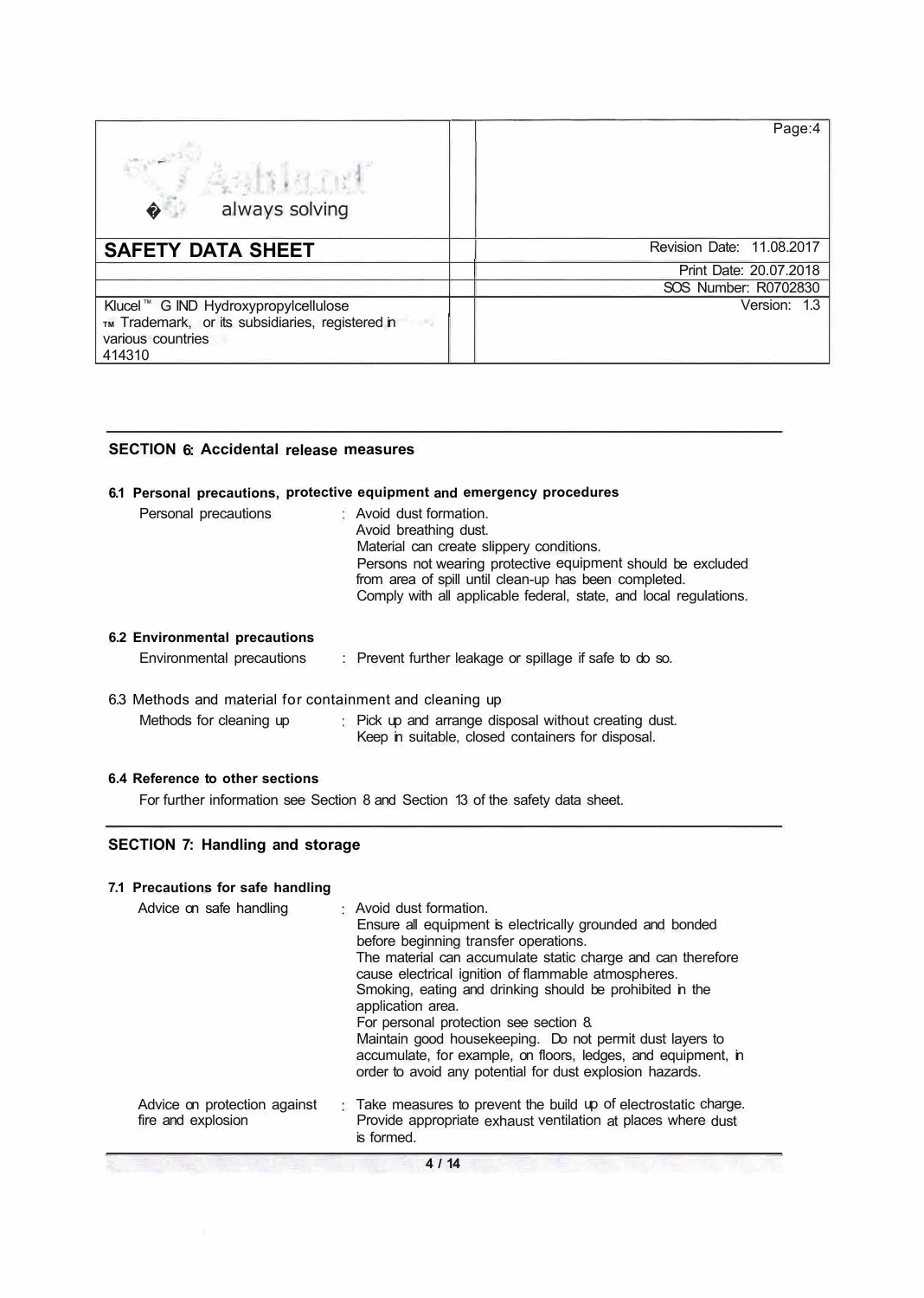| $2! \cdot 7$                                                                                                             | Page: 5                   |
|--------------------------------------------------------------------------------------------------------------------------|---------------------------|
| <b>SAFETY DATA SHEET</b>                                                                                                 | Revision Date: 11.08.2017 |
|                                                                                                                          | Print Date: 20.07.2018    |
|                                                                                                                          | SOS Number: R0702830      |
| Klucel ™ G IND Hydroxypropylcellulose<br>TM Trademark, or its subsidiaries, registered in<br>various countries<br>414310 | Version: 1.3              |

| Hygiene measures                                                                                                                   | : Avoid breathing dust.                                                       |
|------------------------------------------------------------------------------------------------------------------------------------|-------------------------------------------------------------------------------|
| Dust explosion class                                                                                                               | 5S1                                                                           |
| 7.2 Conditions for safe storage, including any incompatibilities<br>Requirements for storage : No smoking.<br>areas and containers |                                                                               |
| Advice on common storage                                                                                                           | : No materials to be especially mentioned.                                    |
| Other data                                                                                                                         | : Keep in a dry place. No decomposition if stored and applied<br>as directed. |
| 7.3 Specific end use(s)<br>Specific use(s)                                                                                         | No data available                                                             |

# **SECTION 8: Exposure controls/personal protection**

### **8.1 Control parameters**

Contains no substances with occupational exposure limit values.

#### **8.2 Exposure controls**

#### **Engineering measures**

Provide appropriate exhaust ventilation at places where dust is formed.

General room ventilation should be adequate for normal conditions of use. However, if unusual operating conditions exist, provide sufficient mechanical (general and/or local exhaust) ventilation to maintain exposure below exposure guidelines (if applicable) or below levels that cause known, suspected or apparent adverse effects.

#### **Personal protective equipment**

| Eye protection           | : Safety glasses                       |
|--------------------------|----------------------------------------|
| Hand protection          |                                        |
| Remarks                  | : Gloves Latex gloves butyl-rubber     |
| Skin and body protection | : Wear as appropriate:<br>Safety shoes |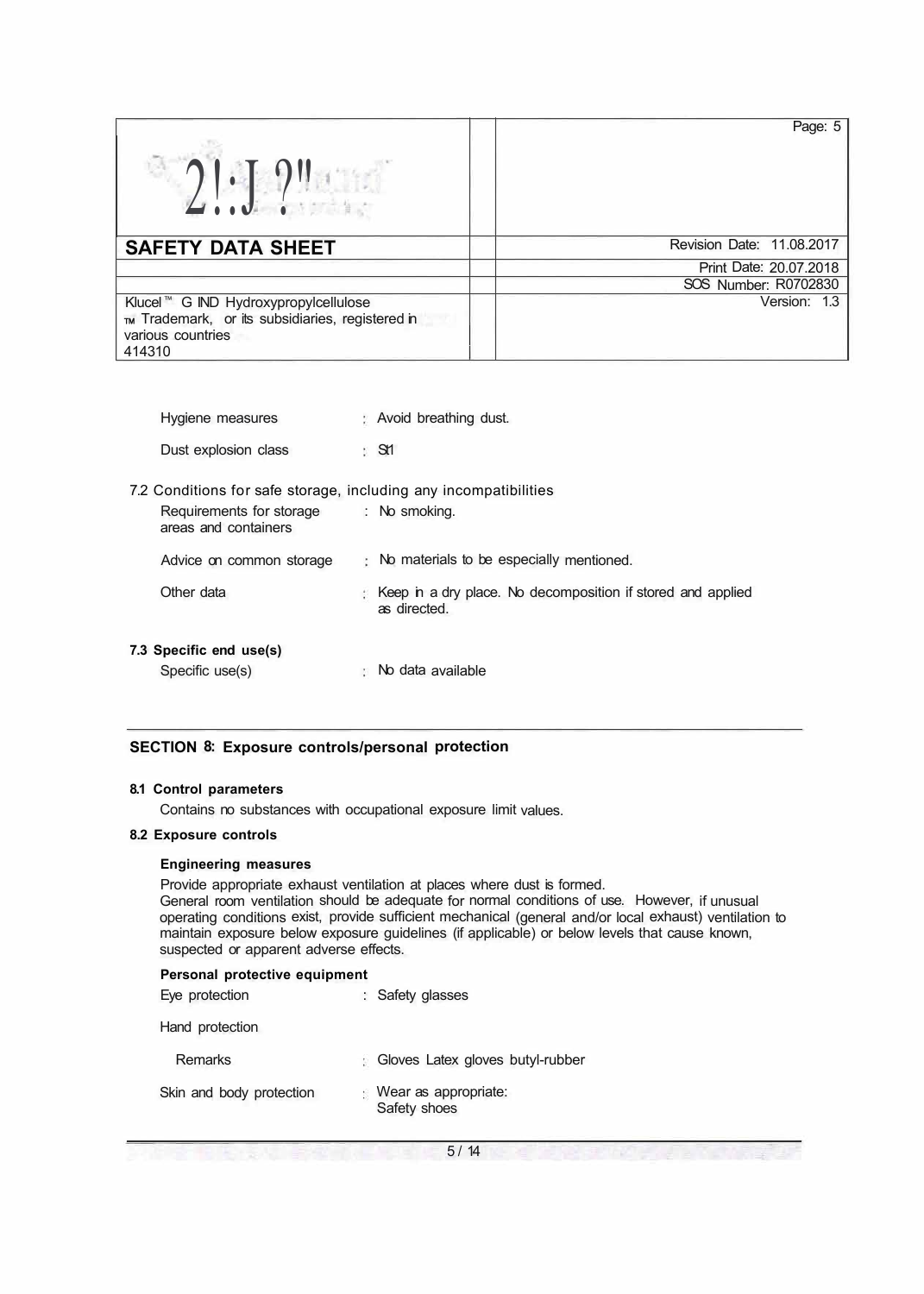| O<br>always solving<br>♦                                                                                              | Page:6                    |
|-----------------------------------------------------------------------------------------------------------------------|---------------------------|
| <b>SAFETY DATA SHEET</b>                                                                                              | Revision Date: 11.08.2017 |
|                                                                                                                       | Print Date: 20.07.2018    |
|                                                                                                                       | SOS Number: R0702830      |
| Klucel ™ G IND Hydroxypropylcellulose<br>Trademark, or its subsidiaries, registered in<br>various countries<br>414310 | Version: 1.3              |

**LE BUY SIGHT AT EACH TO DE** 

Respiratory protection  $\qquad$  : No personal respiratory protective equipment normally required.

# **SECTION 9: Physical and chemical properties**

# **9.1 Information on basic physical and chemical properties**

| Appearance                 | ÷                    | granules, powder                                           |
|----------------------------|----------------------|------------------------------------------------------------|
| Colour                     | ÷                    | off-white                                                  |
| Odour                      | $\ddot{\phantom{a}}$ | odourless                                                  |
| <b>Odour Threshold</b>     | $\ddot{\cdot}$       | No data available                                          |
| рH                         | ÷                    | $5.0 - 8.5$<br>Concentration: 2 %<br>(as aqueous solution) |
| Softening point            | ţ.                   | $100 - 150$ °C                                             |
| Boiling poinUboiling range | ÷.                   | No data available                                          |
| Flash point                | ŝ.                   | Not applicable                                             |
| Evaporation rate           | 設                    | No data available                                          |
| Flammability (solid, gas)  | Ŷ.                   | <b>Combustible Dust</b>                                    |
| Upper explosion limit      | $\mathbb{R}$         | No data available                                          |
| Lower explosion limit      | O.                   | 30 g/m3                                                    |
| Vapour pressure            | $\mathcal{G}$        | No data available                                          |
| Relative vapour density    | Ĩ.                   | No data available                                          |
| Relative density           | ä,                   | No data available                                          |
| Density                    | $\ddot{\phantom{a}}$ | $> 1$ g/cm3                                                |
| <b>Bulk density</b>        | č                    | 500 kg/m3                                                  |
| Solubility(ies)            |                      |                                                            |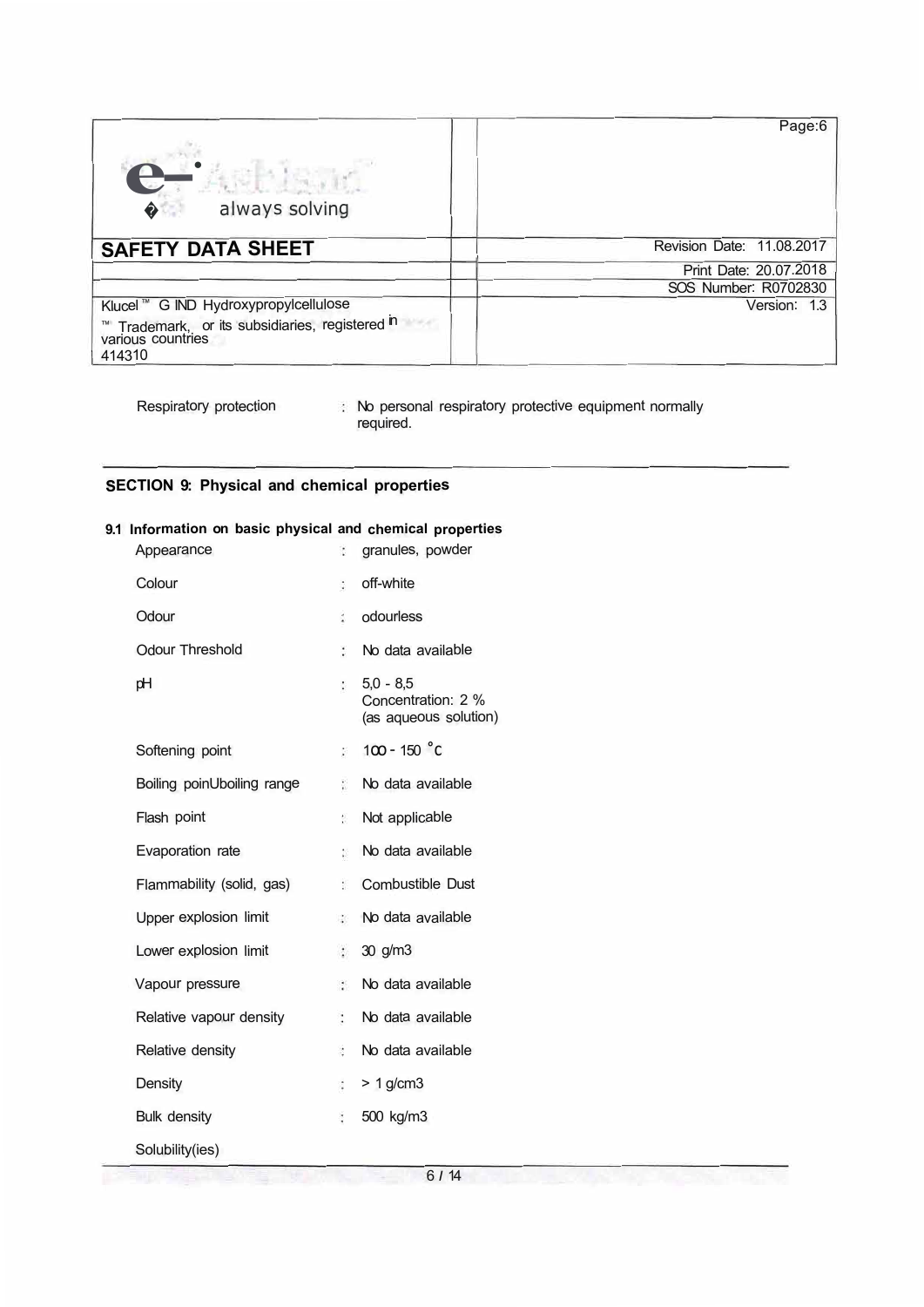| sabiand<br>always solving<br>$\mathcal{L}_{\mathcal{F}}$ .                                                              | Page:?                    |
|-------------------------------------------------------------------------------------------------------------------------|---------------------------|
| <b>SAFETY DATA SHEET</b>                                                                                                | Revision Date: 11.08.2017 |
|                                                                                                                         | Print Date: 20.07.2018    |
|                                                                                                                         | SOS Number: R0702830      |
| Klucel ™ G IND Hydroxypropylcellulose<br>TMTrademark, or its subsidiaries, registered in<br>various countries<br>414310 | Version: 1.3              |

|                           | Insoluble $>$ 45 °C                                                  |
|---------------------------|----------------------------------------------------------------------|
|                           | No data available                                                    |
|                           | No data available                                                    |
|                           | $: 420 \text{ } C$                                                   |
| Decomposition temperature | : No data available                                                  |
|                           | No data available                                                    |
|                           | No data available                                                    |
|                           | No data available                                                    |
|                           | $\frac{1}{2}$ < 200 m.b /s                                           |
|                           | <b>St1</b>                                                           |
|                           |                                                                      |
|                           | $\therefore$ > 3 mJ                                                  |
|                           | $\ddot{\ddot{\psi}}$<br>÷.<br>÷.<br>t.<br>t.<br>$\ddot{\phantom{a}}$ |

# **SECTION 10: Stability and reactivity**

| 10.1 Reactivity                                     |    |                                                                   |  |  |
|-----------------------------------------------------|----|-------------------------------------------------------------------|--|--|
| No decomposition if stored and applied as directed. |    |                                                                   |  |  |
| 10.2 Chemical stability                             |    |                                                                   |  |  |
| Stable under recommended storage conditions.        |    |                                                                   |  |  |
| 10.3 Possibility of hazardous reactions             |    |                                                                   |  |  |
| Hazardous reactions                                 |    | : Dust may form explosive mixture in air.                         |  |  |
|                                                     |    |                                                                   |  |  |
| 10.4 Conditions to avoid                            |    |                                                                   |  |  |
| Conditions to avoid                                 | 22 | Keep away from heat, flame, sparks and other ignition<br>sources. |  |  |
|                                                     |    |                                                                   |  |  |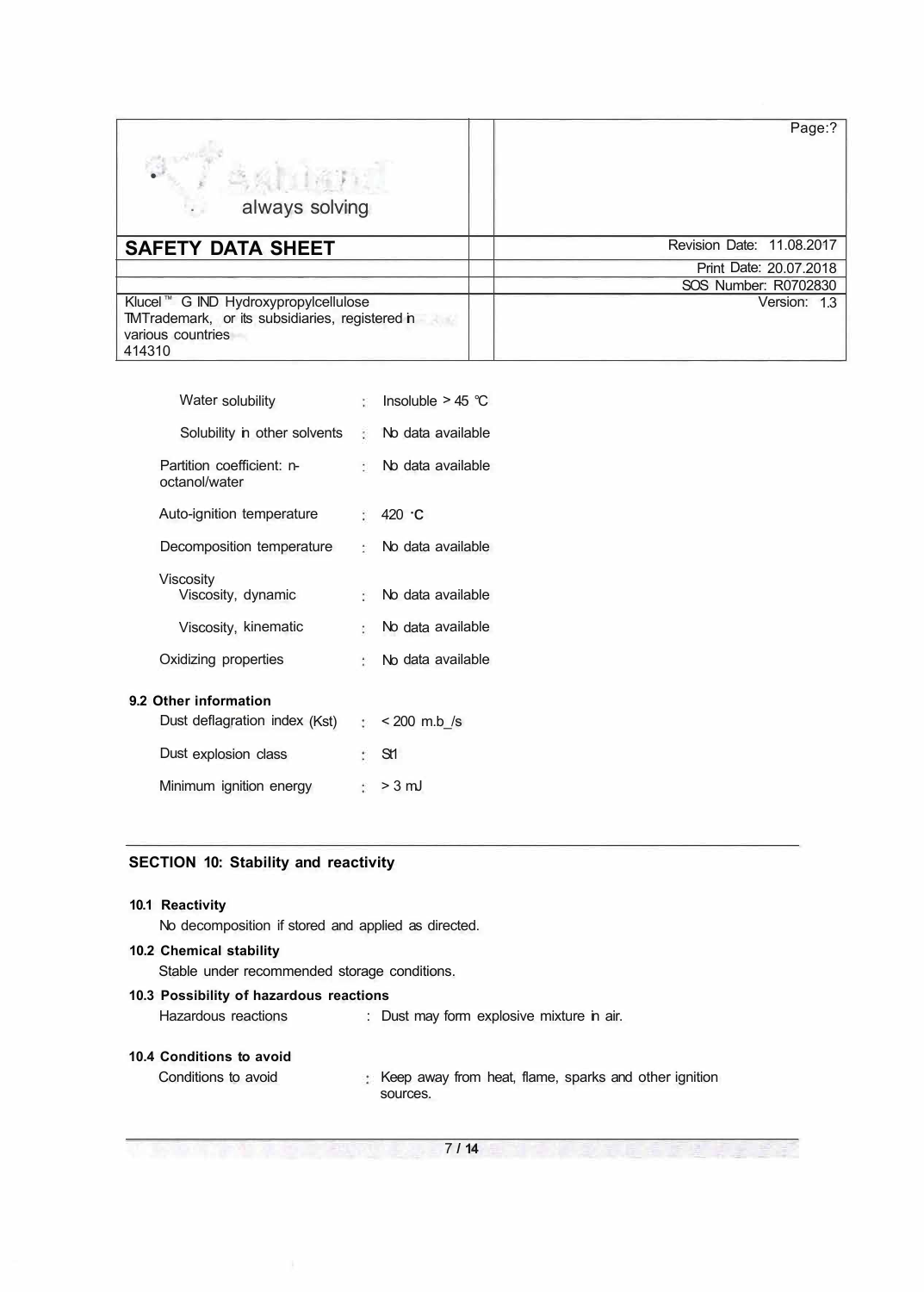| olwoys. solving                                                                                                          | Page: 8                   |
|--------------------------------------------------------------------------------------------------------------------------|---------------------------|
| <b>SAFETY DATA SHEET</b>                                                                                                 | Revision Date: 11.08.2017 |
|                                                                                                                          | Print Date: 20.07.2018    |
|                                                                                                                          | SOS Number: R0702830      |
| Klucel ™ G IND Hydroxypropylcellulose<br>TM Trademark, or its subsidiaries, registered in<br>various countries<br>414310 | Version: 1.3              |

#### **10.5 Incompatible materials**

#### **10.6 Hazardous decomposition products**

Hazardous decomposition products : No hazardous decomposition products are known.

#### **SECTION 11: Toxicological information**

#### **11.1 Information on toxicological effects**

| Information on likely routes of : Inhalation |              |
|----------------------------------------------|--------------|
| exposure                                     | Skin contact |
|                                              | Eye Contact  |
|                                              | Ingestion    |

## **Acute toxicity**

Not classified based on available information. **Skin corrosion/irritation**  Not classified based on available information. **Serious eye damageleye irritation**  Not classified based on available information. **Product:** 

Remarks: Unlikely to cause eye irritation or injury., Product dust may be irritating to eyes, skin and respiratory system.

#### **Respiratory or skin sensitisation**

Skin sensitisation: Not classified based on available information. Respiratory sensitisation: Not classified based on available information. **Germ cell mutagenicity**  Not classified based on available information. **Carcinogenicity**  Not classified based on available information. **Reproductive toxicity**  Not classified based on available information. STOT - single exposure Not classified based on available information. **STOT** - **repeated exposure**  Not classified based on available information. **Aspiration toxicity**  Not classified based on available information. **Product:**  No aspiration toxicity classification **Further information** 

**Product:**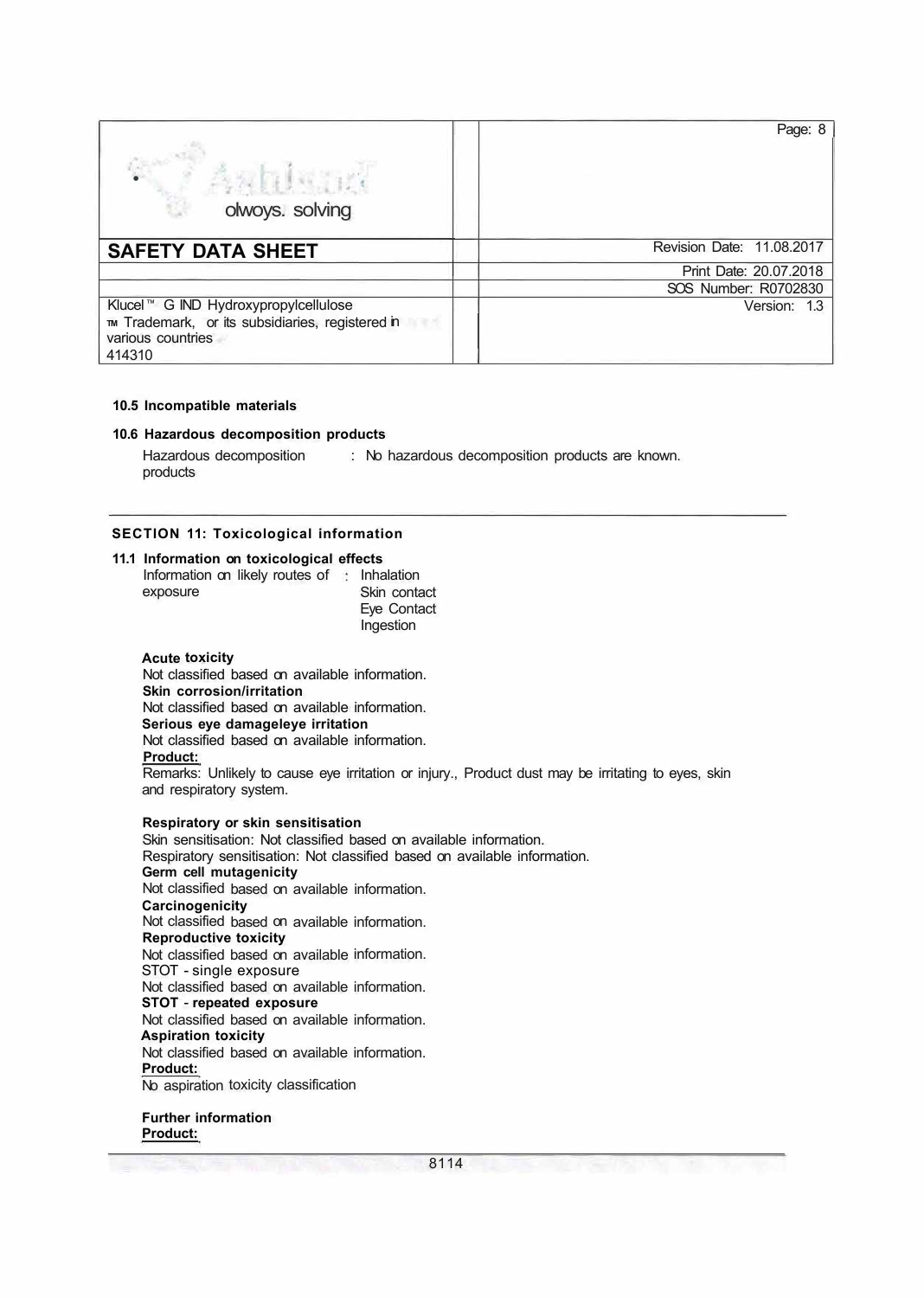| Aehhana<br>always solving<br>$\bullet$                                                                                  | Page:9                    |
|-------------------------------------------------------------------------------------------------------------------------|---------------------------|
| <b>SAFETY DATA SHEET</b>                                                                                                | Revision Date: 11.08.2017 |
|                                                                                                                         | Print Date: 20.07.2018    |
|                                                                                                                         | SOS Number: R0702830      |
| Klucel ™ G IND Hydroxypropylcellulose<br>™ Trademark, or its subsidiaries, registered in<br>various countries<br>414310 | Version: 1.3              |

Remarks: No data available

## **SECTION 12: Ecological information**

## **12.1 Toxicity**

No data available

# **12.2 Persistence and degradability**

## **Product:**

Biodegradability Result: Not readily biodegradable.

# **12.3 Bioaccumulative potential**

No data available

## **12.4 Mobility in soil**  No data available

**12.5 Results of PBT and vPvB assessment**  Not relevant

#### **12.6 Other adverse effects**

**Product:** 

Additional ecological information No data available

# **SECTION 13: Disposal considerations**

#### **13.1 Waste treatment methods**

Contaminated packaging : Empty remaining contents.

# **SECTION 14: Transport information**

## **SECTION 14: Transport information**

#### **14.1 UN number**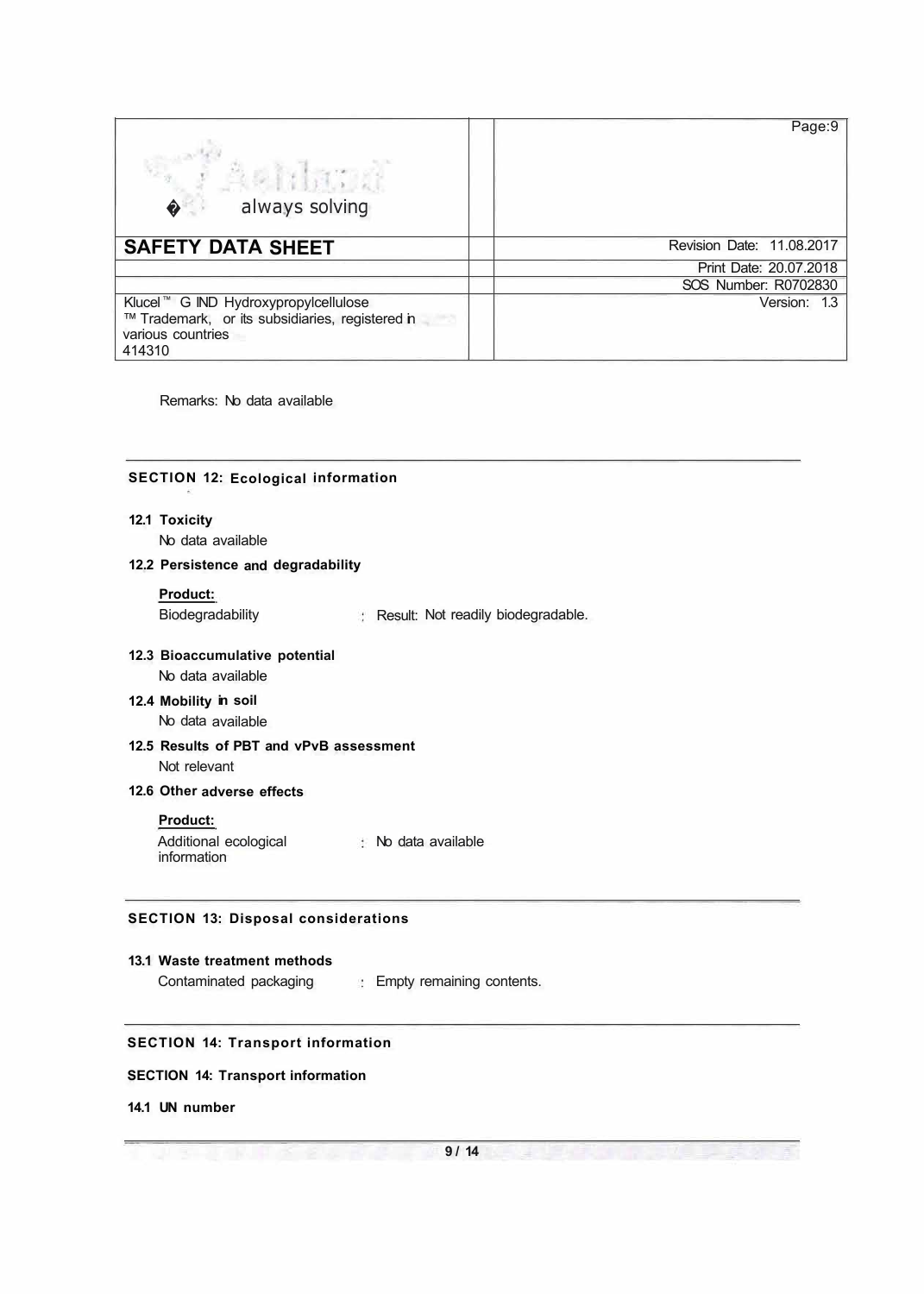| $e_p$ Ashlanff                                                                                                           | Page: 10                  |
|--------------------------------------------------------------------------------------------------------------------------|---------------------------|
| <b>SAFETY DATA SHEET</b>                                                                                                 | Revision Date: 11.08.2017 |
|                                                                                                                          | Print Date: 20.07.2018    |
|                                                                                                                          | SOS Number: R0702830      |
| Klucel ™ G IND Hydroxypropylcellulose<br>TM Trademark, or its subsidiaries, registered in<br>various countries<br>414310 | Version: 1.3              |

**ADN:** Not dangerous goods **RID:** Not dangerous goods **INTERNATIONAL MARITIME DANGEROUS GOODS:** Not dangerous goods **INTERNATIONAL AIR TRANSPORT ASSOCIATION - PASSENGER:** Not dangerous goods **INTERNATIONAL AIR TRANSPORT ASSOCIATION - CARGO:** Not dangerous goods **ADR:** Not dangerous goods

#### **14.2 UN proper shipping name**

**ADN:** Not dangerous goods **RID:** Not dangerous goods **INTERNATIONAL MARITIME DANGEROUS GOODS:** Not dangerous goods **INTERNATIONAL AIR TRANSPORT ASSOCIATION - PASSENGER:** Not dangerous goods **INTERNATIONAL AIR TRANSPORT ASSOCIATION - CARGO:** Not dangerous goods **ADR:** Not dangerous goods

#### **14.3 Transport hazard class(es)**

**ADN:** Not dangerous goods RID: Not dangerous goods **INTERNATIONAL MARITIME DANGEROUS GOODS:** Not dangerous goods **INTERNATIONAL AIR TRANSPORT ASSOCIATION - PASSENGER:** Not dangerous goods **INTERNATIONAL AIR TRANSPORT ASSOCIATION - CARGO:** Not dangerous goods **ADR:** Not dangerous goods

#### **14.4 Packing group**

**ADN:** Not dangerous goods **RID:** Not dangerous goods **INTERNATIONAL MARITIME DANGEROUS GOODS:** Not dangerous goods **INTERNATIONAL AIR TRANSPORT ASSOCIATION - PASSENGER:** Not dangerous goods **INTERNATIONAL AIR TRANSPORT ASSOCIATION - CARGO:** Not dangerous goods **ADR:** Not dangerous goods

#### **14.5 Environmental hazards**

**ADN:** Not applicable **RID:** Not applicable **INTERNATIONAL MARITIME DANGEROUS GOODS:** Not applicable **INTERNATIONAL AIR TRANSPORT ASSOCIATION - PASSENGER:** Not applicable **INTERNATIONAL AIR TRANSPORT ASSOCIATION - CARGO:** Not applicable **ADR:** Not applicable

# **14.6 Special precautions for user**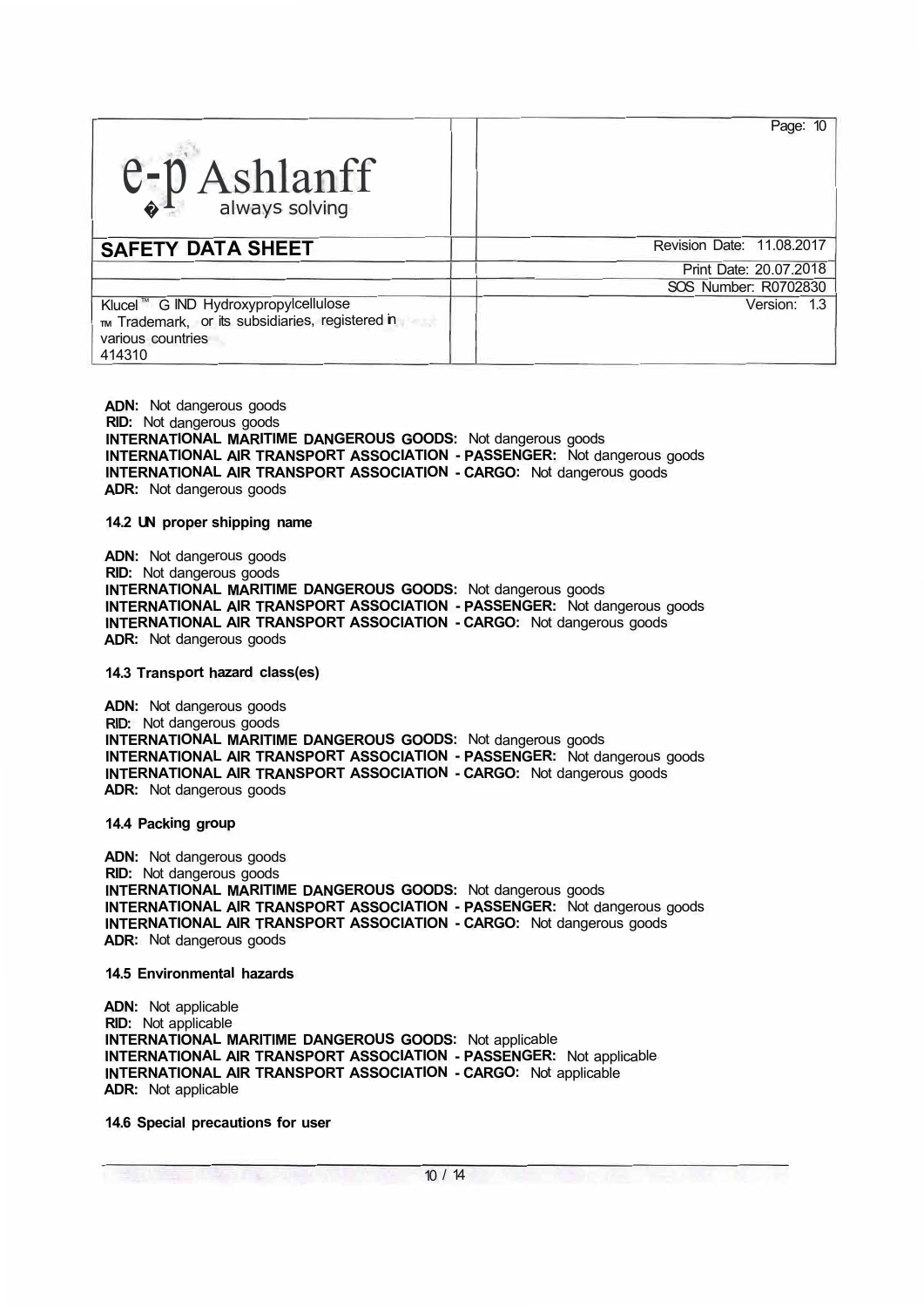| crf Ashland<br>always solving<br>$\bullet$ .                                                                             | Page: 11                  |
|--------------------------------------------------------------------------------------------------------------------------|---------------------------|
| <b>SAFETY DATA SHEET</b>                                                                                                 | Revision Date: 11.08.2017 |
|                                                                                                                          | Print Date: 20.07.2018    |
|                                                                                                                          | SOS Number: R0702830      |
| Klucel ™ G IND Hydroxypropylcellulose<br>TM Trademark, or its subsidiaries, registered in<br>various countries<br>414310 | Version: 1.3              |

Not applicable

#### 14.7 Transport in bulk according to Annex || of MARPOL 73/78 and the IBC Code

Ship Type: Not applicable Hazard code(s): Not applicable Pollutant Category: Not applicable

Dangerous goods descriptions (if indicated above) may not reflect quantity, end-use or region-specific exceptions that can be applied. Consult shipping documents for descriptions that are specific to the shipment.

#### **SECTION 15: Regulatory information**

## **15.1 Safety, health and environmental regulations/legislation specific for the substance or mixture**  Regulation (EC) No 1005/2009 on substances that 1 Not applicable deplete the ozone layer Regulation (EC) No 850/2004 on persistent organic pollutants REACH - List of substances subject to authorisation (Annex XIV) REACH - Restrictions on the manufacture, placing on the market and use of certain dangerous substances, preparations and articles (Annex XVII) REACH - Candidate List of Substances of Very High Concern for Authorisation (Article 59). Not applicable Not applicable : Not applicable : Not applicable Seveso Ill: Directive 2012/18/EU of the European Parliament and of the Council on the control of

major-accident hazards involving dangerous substances. Not applicable

| The components of this product are reported in the following inventories: |                                                          |  |  |
|---------------------------------------------------------------------------|----------------------------------------------------------|--|--|
| <b>DSL</b>                                                                | : All components of this product are on the Canadian DSL |  |  |
| <b>AICS</b>                                                               | On the inventory, or in compliance with the inventory    |  |  |
| <b>ENCS</b>                                                               | On the inventory, or in compliance with the inventory    |  |  |

 $11 / 14$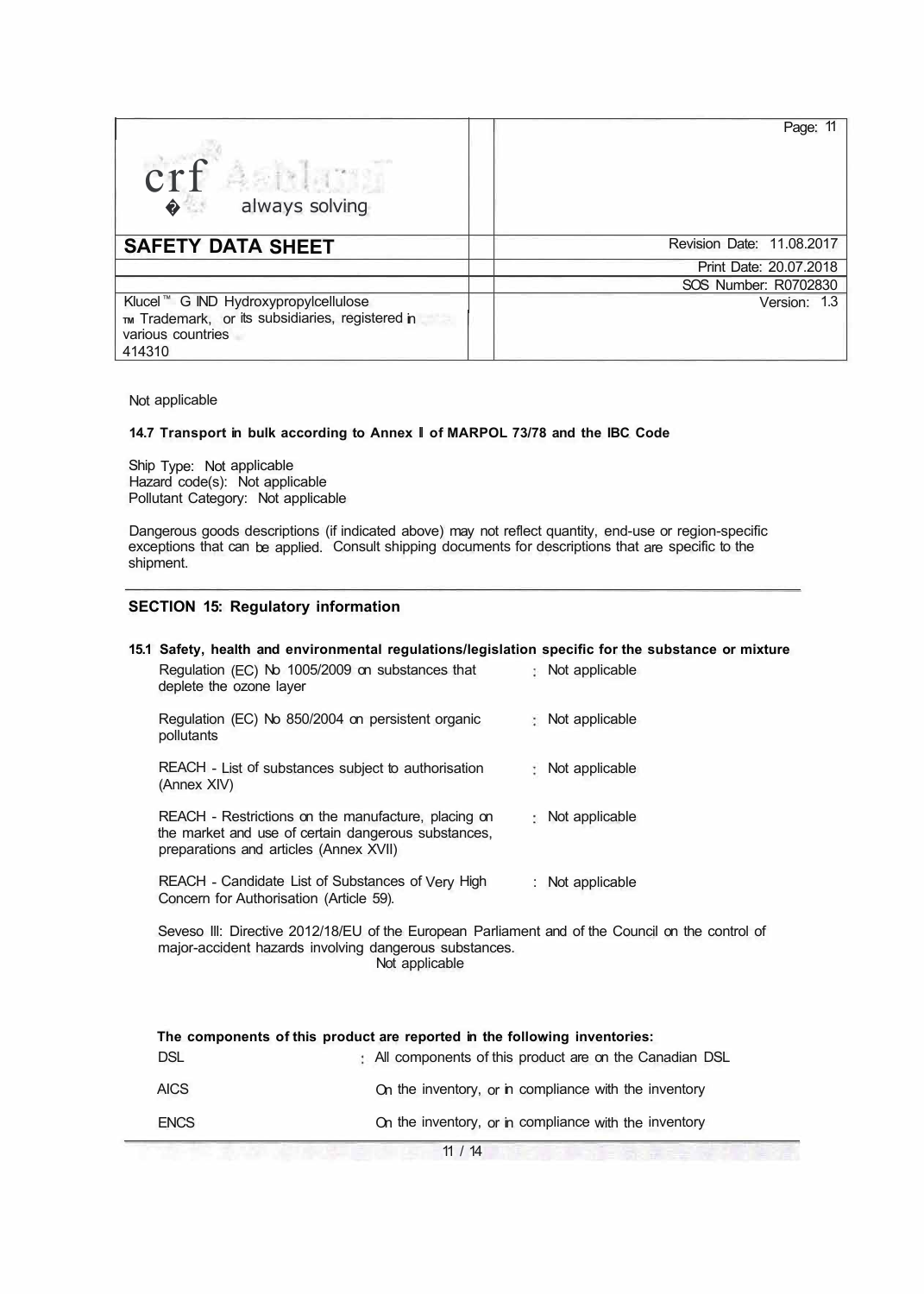| always solving<br>$\mu$ .                                                                                                               | Page: 12                  |
|-----------------------------------------------------------------------------------------------------------------------------------------|---------------------------|
| <b>SAFETY DATA SHEET</b>                                                                                                                | Revision Date: 11.08.2017 |
|                                                                                                                                         | Print Date: 20.07.2018    |
|                                                                                                                                         | SOS Number: R0702830      |
| Klucel ™ G IND Hydroxypropylcellulose<br>TM Trademark, or its subsidiaries, registered in<br><b>KANS</b><br>various countries<br>414310 | Version: 1.3              |

| KECI         | On the inventory, or in compliance with the inventory |
|--------------|-------------------------------------------------------|
| <b>PICCS</b> | On the inventory, or in compliance with the inventory |
| <b>IECSC</b> | On the inventory, or in compliance with the inventory |
| <b>TSCA</b>  | On TSCA Inventory                                     |

#### **Inventories**

AICS (Australia), DSL (Canada), IECSC (China), REACH (European Union), ENCS (Japan), ISHL (Japan), KECI (Korea), NZloC (New Zealand), PICCS (Philippines), TCSI (Taiwan), TSCA (USA)

#### **15.2 Chemical safety assessment**

No data available

## **SECTION 16: Other information**

# **Further information**

Revision Date: 11.08.2017

#### **Full text of H-Statements**

Other information The information accumulated herein is believed to be accurate but is not warranted to be whether originating with the company or not. Recipients are advised to confirm in advance of need that the information is current, applicable, and suitable to their circumstances. This SOS has been prepared by Ashland's Environmental Health and Safety Department (+31 10 497 5000).

Sources of key data used to compile the Safety Data Sheet internal data including own and sponsored test reports The UNECE administers regional agreements implementing harmonised classification for labelling (GHS) and transport.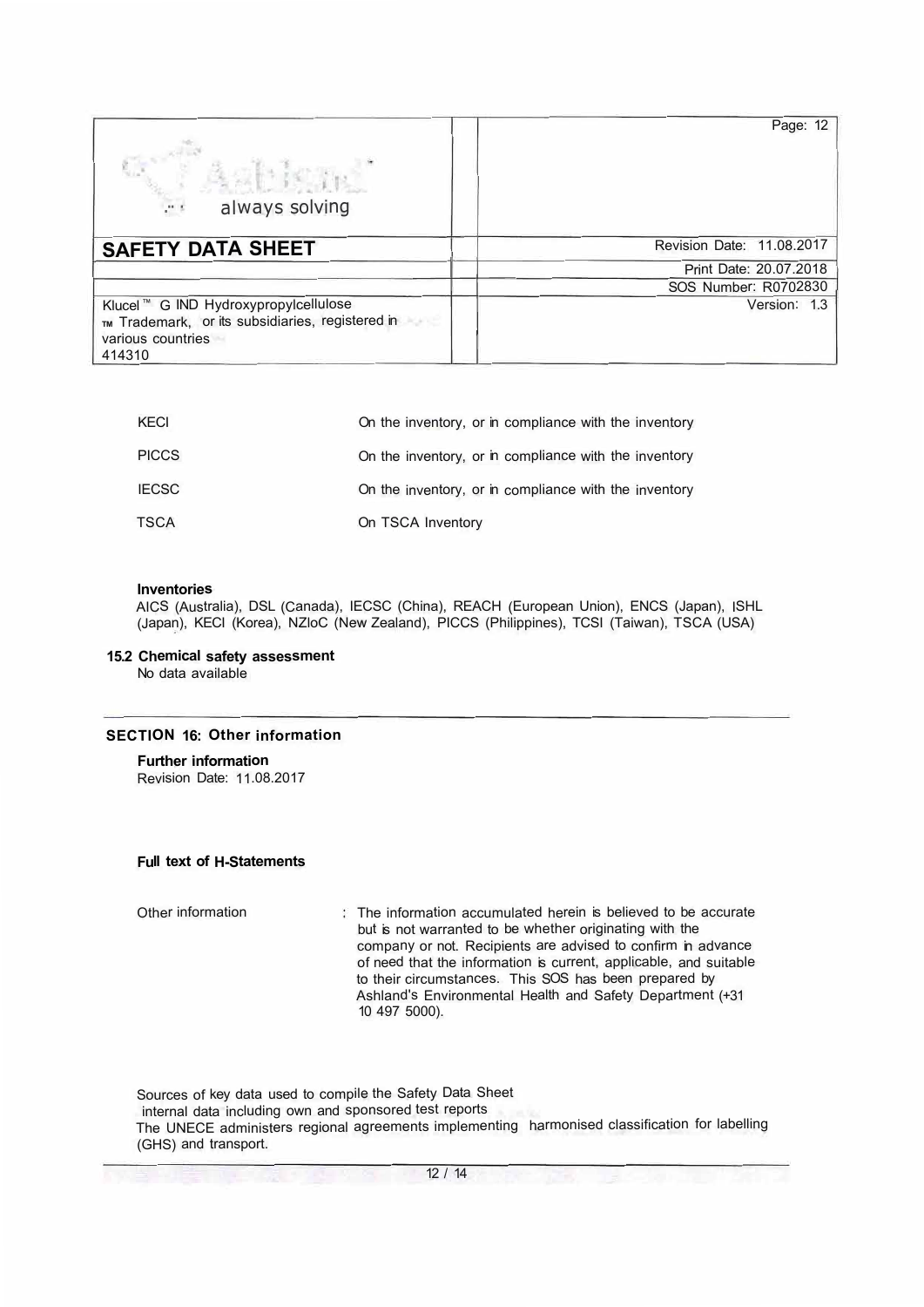| $el:$ if                                                                                                                  | Page: 13                  |
|---------------------------------------------------------------------------------------------------------------------------|---------------------------|
| <b>SAFETY DATA SHEET</b>                                                                                                  | Revision Date: 11.08.2017 |
|                                                                                                                           | Print Date: 20.07.2018    |
|                                                                                                                           | SOS Number: R0702830      |
| Klucel ™ G IND Hydroxypropylcellulose<br>TIM Trademark, or its subsidiaries, registered in<br>various countries<br>414310 | Version: 1.3              |

List of abbreviations and acronyms that could be, but not necessarily are, used in this safety data sheet:

ACGIH : American Conference of Industrial Hygienists

BEi : Biological Exposure Index

CAS : Chemical Abstracts Service (Division of the American Chemical Society).

CMR : Carcinogenic, Mutagenic or Toxic for Reproduction

FG : Food grade

GHS : Globally Harmonized System of Classification and Labeling of Chemicals.

H-statement : Hazard Statement

IATA: International Air Transport Association.

IATA-DGR : Dangerous Goods Regulation by the "International Air Transport Association" (IATA).

!CAO : International Civil Aviation Organization

!CAO-Tl (!CAO): Technical Instructions by the "International Civil Aviation Organization"

IMDG : International Maritime Code for Dangerous Goods

ISO : International Organization for Standardization

log Pow : octanol-water partition coefficient

LCxx : Lethal Concentration, for xx percent of test population

LDxx : Lethal Dose, for xx percent of test population.

ICxx : Inhibitory Concentration for xx of a substance

Ecxx : Effective Concentration of xx

N.O.S.: Not Otherwise Specified

OECD : Organization for Economic Co-operation and Development

OEL : Occupational Exposure Limit

P-Statement : Precautionary Statement

PBT : Persistent , Bioaccumulative and Toxic

PPE : Personal Protective Equipment

STEL : Short-term exposure limit

STOT : Specific Target Organ Toxicity

TL V : Threshold Limit Value

TWA : Time-weighted average

vPvB : Very Persistent and Very Bioaccumulative

WEL : Workplace Exposure Level

ABM : Water Hazard Class for the Netherlands ADR : Agreement concerning the International Carriage of Dangerous Goods by Road. ADNR: Regulation for the Carriage of Dangerous Substances on the Rhine CLP : Classification, Labelling and Packaging CSA : Chemical Safety Assessment CSR : Chemical Safety Report DNEL : Derived No Effect Level. EINECS : European Inventory of Existing Commercial Chemical Substances.